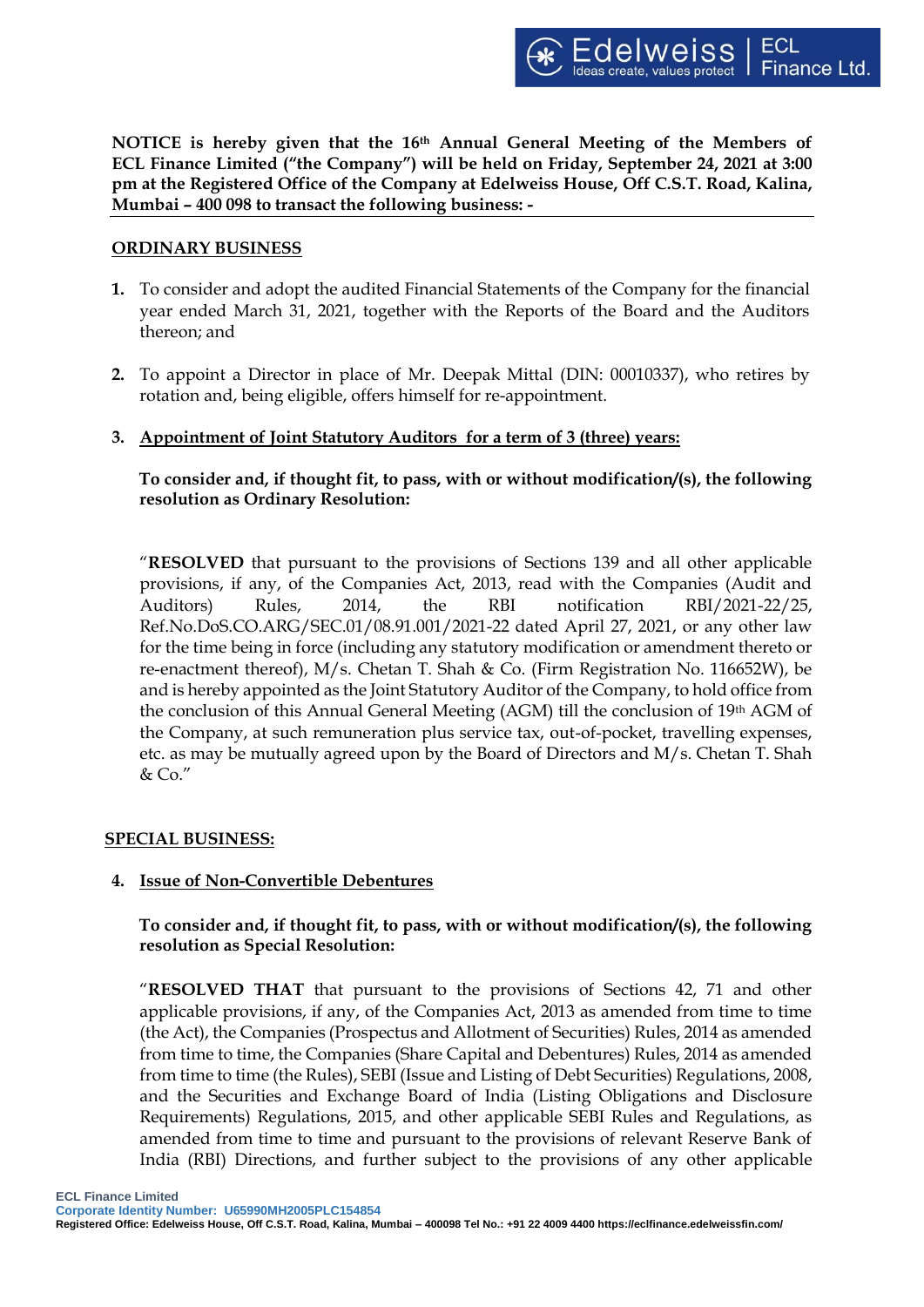statutes, Regulations, if any, including any statutory modification(s) or re-enactment thereof, and the provisions of the Memorandum & Articles of Association of the Company and subject to the approvals, consents, permissions, exemptions and /or sanction of the appropriate authorities, institutions or bodies, as may be necessary and subject to such conditions, as may be prescribed by any of them while granting any such approval, consent, permission, exemption or sanction, approval of the Members be and is hereby accorded to the Board of Directors of the Company (hereinafter referred to as 'the Board' which term shall be deemed to include any Committee which the Board may have constituted or hereinafter constitute to exercise its powers including the powers conferred by this Resolution) to issue, offer and allot secured, unsecured, perpetual, listed and/or unlisted Non-Convertible Debentures including subordinated Debentures qualifying as Tier-II debt in terms of the RBI Regulations ("the Debentures"/"NCDs"), aggregating to Rs. 20,000 crores (Rupees Twenty Thousand Crores only), during a period of one year from October 1, 2021 to September 30, 2022, to the eligible investors, on a private placement basis, in one or more tranches, on such terms and conditions as the Board may deem fit and wherever necessary, in consultation with lead manager(s), financial advisor(s), underwriter(s), legal advisor(s) and/or any other agency(ies) which the Board may deem fit and appropriate, however at any given point of time the aggregate limit of funds raised/ to be raised by the Company, including issue of Debentures shall not exceed the overall borrowing limits of the Company as amended, from time to time.

**FURTHER RESOLVED** that subject to and in accordance with the provisions of the Act, the Board be and is hereby authorised on behalf of the Company to do all such acts, deeds, matters and things as it may, in its absolute discretion, deem necessary including delegation of powers extended unto the Board herein, and with further powers on behalf of the Company to settle questions, difficulties or doubts that may arise in this regard, without requiring the Board to secure any further consent or approval of the members of the Company."

**5. Re-designating Mr. Deepak Mittal as Vice Chairman on the Board of the Company for remainder of his tenure**

# **To consider and, if thought fit, to pass, with or without modification/(s), the following resolution as Special Resolution:**

"**RESOLVED** that in partial modification of the earlier resolution passed by the shareholders on February 19, 2019 with regard to the appointment of Mr. Deepak Mittal and pursuant to the provisions of Sections 196, 197 and 203, read with Schedule V to the Companies Act, 2013, ('the Act') and all other applicable provisions, if any, of the Act, 2013 as amended from time to time (the Act), the Companies (Appointment and Remuneration of Managerial Personnel) Rules, 2014 as amended from time to time (the Rules) and subject to such other statutory approvals as may be required, consent of the Members be and is hereby accorded to the redesignation of Mr. Deepak Mittal (DIN: 00010337) as Vice Chairman of the Board of Directors from the close of business hours on June 10, 2021 upto February 17, 2024 on the following terms and conditions including remuneration:

- i. Salary Limit: Not exceeding Rs. 3 Crores per annum.
- ii. Bonus: Not exceeding Rs. 12 Crores per annum
- iii. Perquisites: Not exceeding Rs. 3 Crores per annum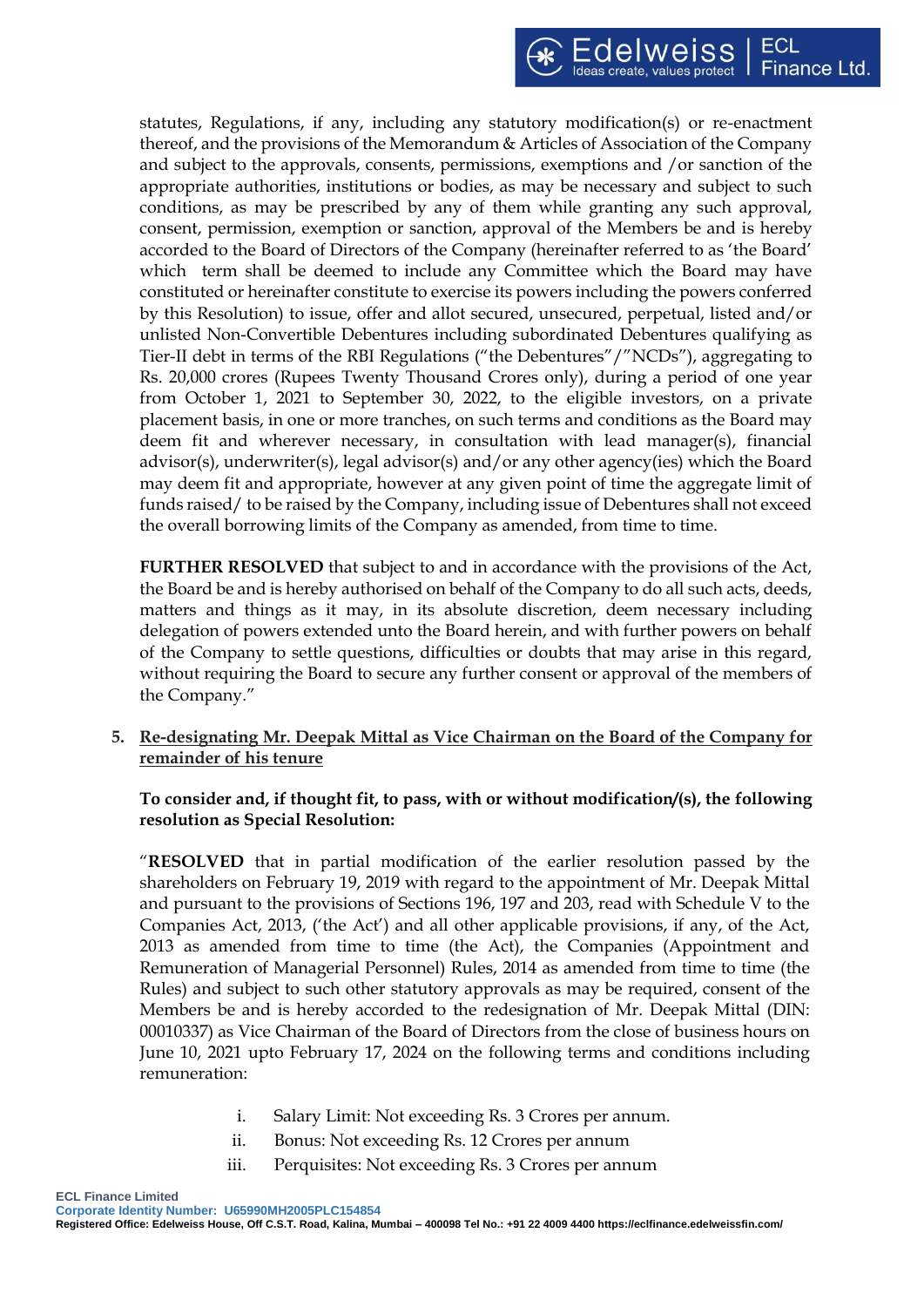**FURTHER RESOLVED** that the consent of Members be and is hereby accorded for payment of aforesaid remuneration to Mr. Deepak Mittal, even in case of inadequacy or absence of profits, which may exceed the limits prescribed under Section 197 of the Companies Act, 2013 read with Schedule V to the Act and that the office of Mr. Deepak Mittal shall be subject to liable to retire by rotation.

**FURTHER RESOLVED** that the Board be and is hereby authorised on behalf of the Company to do all such acts, deeds, matters and things, as it may in its absolute discretion, deem necessary including delegation of powers extended unto the Board herein and with further powers on behalf of the Company to settle questions, difficulties or doubts that may arise in this regard, without requiring the Board to secure any further consent or approval of the members of the Company."

# **6. Appointment of Mr. S. Ranganathan as Director and Managing Director of the Company**

**To consider and, if thought fit, to pass, with or without modification/(s), the following resolution as a Special Resolution:**

"**RESOLVED** that pursuant to the provisions of Sections 149, 152, 161 of the Companies Act ('the Act'), and all other applicable provisions, if any, of the Act, 2013 as amended from time to time (the Act), the Companies (Appointment and Remuneration of Managerial Personnel) Rules, 2014 as amended from time to time (the Rules), and subject to such other statutory approvals, as may be required, consent of the Members be and is hereby accorded for appointment of Mr. S. Ranganathan (DIN: 00125493) as a Director, whose period of office shall be liable to determination by retirement of directors by rotation.

**RESOLVED FURTHER** that pursuant to the provisions of Sections 196, 197 and 203, read with Schedule V to the Companies Act, 2013, ('the Act') and all other applicable provisions, if any, of the Act, 2013 as amended from time to time (the Act), the Companies (Appointment and Remuneration of Managerial Personnel) Rules, 2014 as amended from time to time (the Rules), and subject to such other statutory approvals, as may be required, consent of the Members be and is hereby accorded for appointment of Mr. S. Ranganathan (DIN: 00125493), as Managing Director for a period of 3 years with effect from the date of RBI approval, on the following terms and conditions including remuneration:

- i. Salary Limit: Not exceeding Rs.3.25 Crores per annum
- ii. Bonus: Not exceeding Rs 4 Crores per annum
- iii. Perquisites: In addition to the salary and the performance bonus, Mr. S. Ranganathan, shall also be entitled to the perquisites as per the Rules of the Company

**FURTHER RESOLVED** that the consent of Members be and is hereby accorded for payment of aforesaid remuneration to Mr. S. Ranganathan, even in case of inadequacy or absence of profits, which may exceed the limits prescribed under Section 197 of the Companies Act, 2013 read with Schedule V to the Act and that the office of Mr. S. Ranganathan shall be subject to liable to retire by rotation.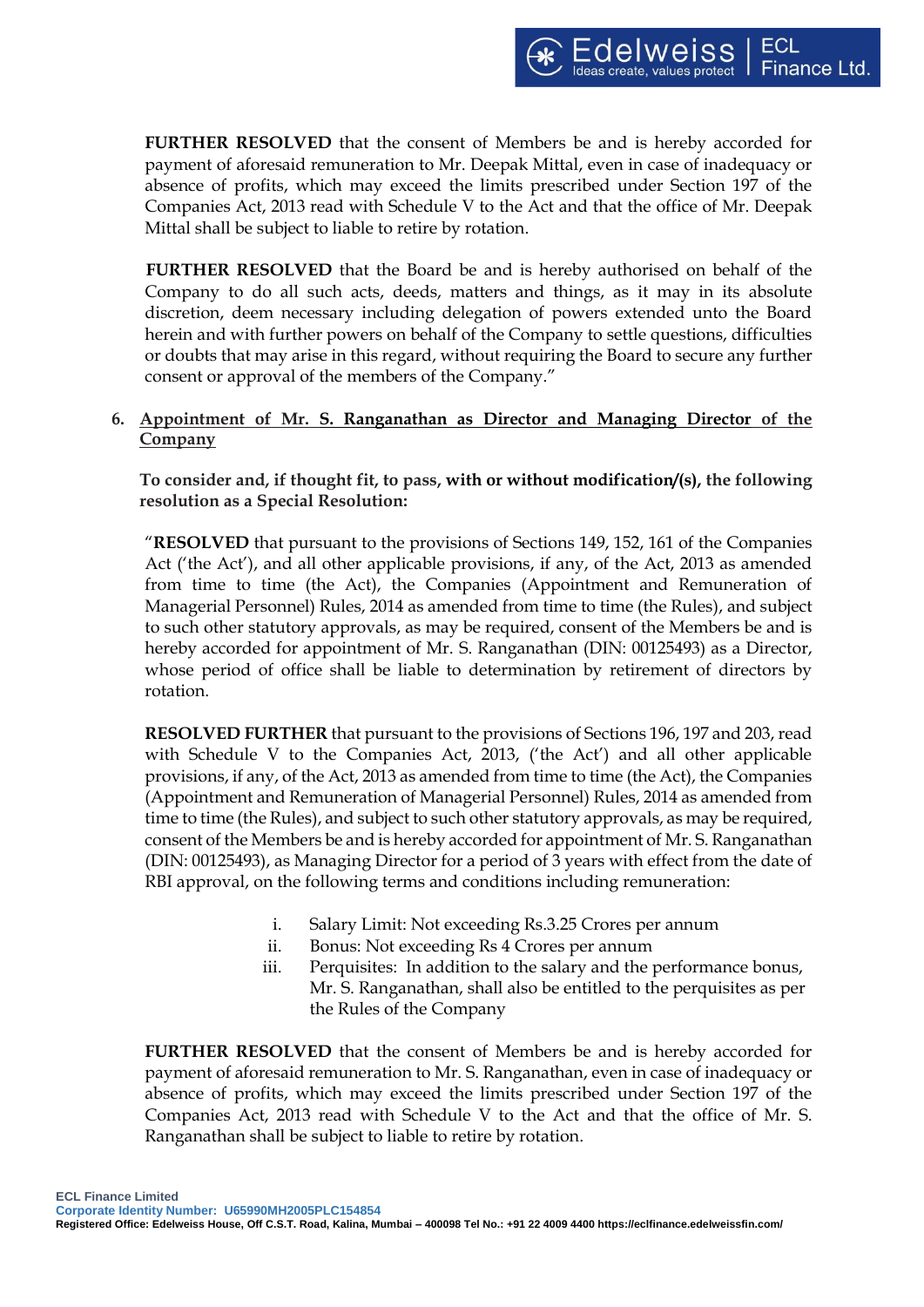

**FURTHER RESOLVED** that the Board be and is hereby authorised on behalf of the Company to do all such acts, deeds, matters and things, as it may in its absolute discretion, deem necessary including delegation of powers extended unto the Board herein and with further powers on behalf of the Company to settle questions, difficulties or doubts that may arise in this regard, without requiring the Board to secure any further consent or approval of the members of the Company."

# **For and on behalf of the Board of Directors ECL Finance Limited**

**Sd/- Kashmira Mathew Head – Governance & Compliance Membership No: 11833** Place: Mumbai Date: September 2, 2021

Registered Office: Edelweiss House, Off. C.S.T. Road Kalina, Mumbai – 400 098 CIN: U65990MH2015PLC154854

#### **Notes:**

- 1. A Member entitled to attend and vote at the Annual General Meeting ('AGM') may appoint a proxy to attend and vote on his behalf. A proxy need not be a Member of the Company. Proxies, in order to be effective, must be received by the Company at its registered office not less than forty-eight hours before the commencement of the AGM. Corporate Members are required to send to the Company a certified copy of the Board Resolution, pursuant to Section 113 of the Companies Act, 2013, authorizing their representatives to attend and vote at the AGM. Proxy form is annexed to this Notice;
- 2. Explanatory Statement, pursuant to Section 102 of the Companies Act, 2013, relating to the Special Business to be transacted at this AGM, is annexed; and
- 3. Route map of the AGM venue, pursuant to the Secretarial Standard on General Meetings, is also annexed.
- 4. Pursuant to Article 5.6 of the Articles of Association of the Company, CDPQ Asia Equity Pvt. Ltd. ("CDPQ") shall be entitled to voting rights on a Fully Diluted Basis in each Shareholders' Meeting of the Company. Until the conversion of the Investor CCDs, each Promoter shall vote in accordance with instructions of the Investor at the Shareholders' Meeting, in respect of such number of Equity Shares held by each of them such that the Investor's voting rights of a Fully Diluted Basis are given effect to.

To give effect to the above requirements, the voting at the AGM would be required to be conducted through Poll. The ballot papers in this respect would be circulated at the AGM venue.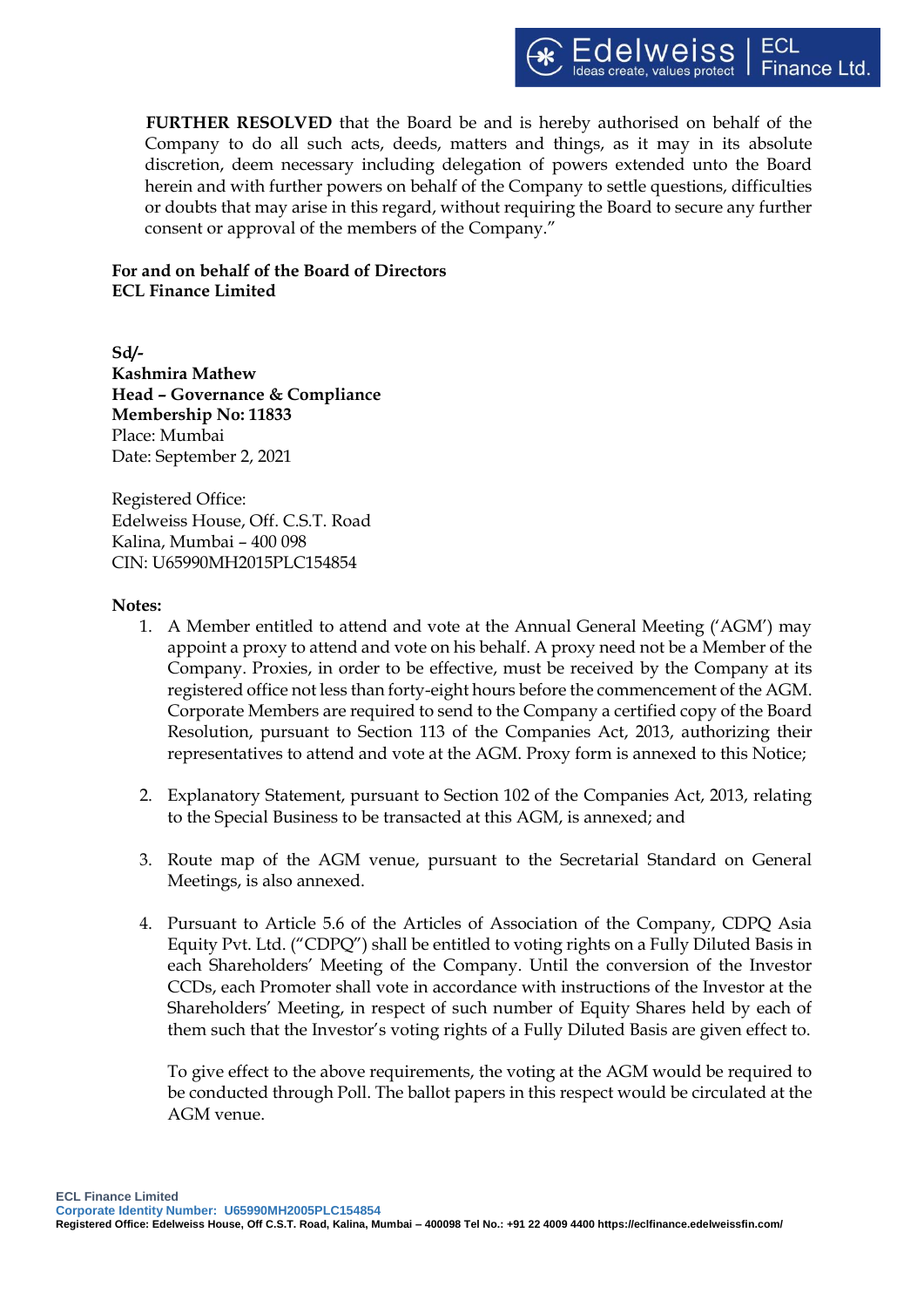

In view of the above, ACSY & Associates, Practicing Company Secretaries, having their address at Unit No. 130, Dheeraj Heritage, 1st Floor, Near Milan Junction, S.V. Road, Santacruz (West), Mumbai – 400 054, have been appointed as the Scrutinizer to conduct the Polling Process and submit their report to the Chairman for declaration of the result.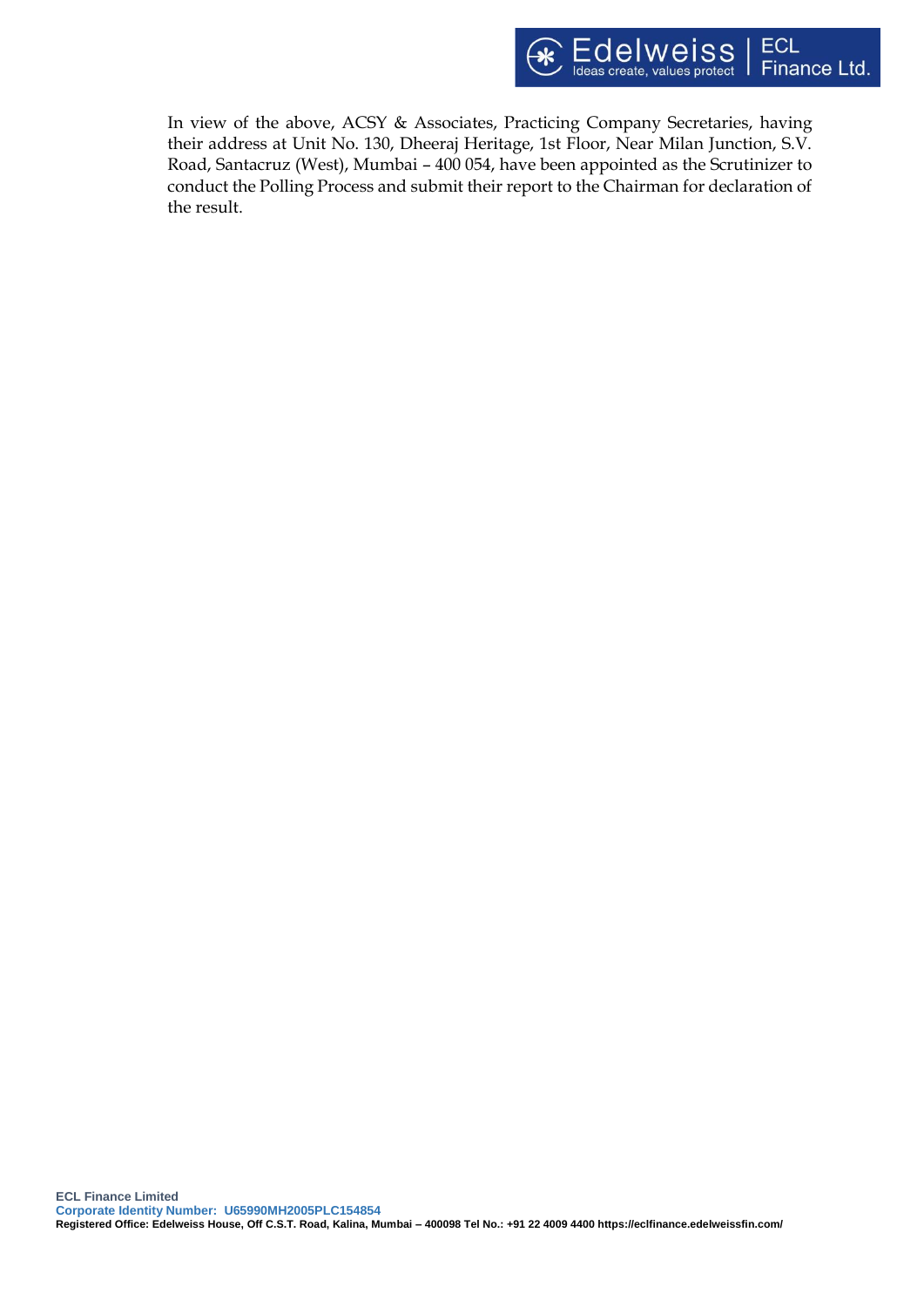# **EXPLANATORY STATEMENT TO AGENDA ITEMS**

# **Item No. 1 :-**

The Standalone Financial Statements of the Company for the financial year ended March 31, 2021 are laid before the Annual General Meeting (AGM) of the Company for consideration and adoption by the Members in accordance with the provisions of Section 129 of the Companies Act, 2013.

The Board recommends for approval by the Members the Resolution as set out at Item No. 1 of the Notice as Ordinary Resolution.

None of the Directors, Key Managerial Personnel of the Company and their relatives are, in any way, concerned or interested, financially or otherwise, in the Resolution, as set out at Item No. 1 of the Notice.

# **Item No. 2:-**

Pursuant to the provisions of Section 152 of the Companies Act, 2013, Mr. Deepak Mittal retires by rotation at the ensuing AGM and, being eligible, offers himself for re-appointment.

The Board recommends for approval by the Members the Resolution as set out at Item No. 2 of the Notice as Ordinary Resolution.

Except Mr. Deepak Mittal, none of the Directors, Key Managerial Personnel of the Company and their relatives are, in any way, concerned or interested, financially or otherwise, in the Resolution, as set out at Item No. 2 of the Notice.

# **Item No. 3:-**

RBI notification RBI/2021-22/25, Ref.No.DoS.CO.ARG/SEC.01/08.91.001/2021-22 dated April 27, 2021, stipulates that the statutory audit of NBFCs with asset size above ₹15,000 crore in previous year, should be conducted under joint audit of a minimum of two audit firms by the second half of FY 21-22. At present, M/s. S. R. Batliboi & Co. LLP, Chartered Accountants, are the Statutory Auditors of the Company since May 23, 2018. Accordingly, it is necessary to appoint atleast one more firm of Auditors of the Company as the Joint Auditors along with the present Auditors.

In view of the aforesaid, it is now proposed to appoint M/s. Chetan T. Shah & Co., Chartered Accountants, Mumbai, as Joint Statutory Auditors of the Company.

The brief profile of the proposed Auditors is as follows:

M/s. Chetan T. Shah & Co., Chartered Accountants is a large sized Chartered Accountant firm and has more than 24 years' experience in conducting Company Statutory audit, Internal Audit & Corporate financing of companies in various sectors which inter alia include BFSI, Manufacturing, IT/ITES , Service , Education and other sectors. The Firms area of practice includes Audit and Assurance, Taxation, Management consulting, M&A, Finance Transformation, Business Restructuring, Data Analytics, Risk Management and Forensic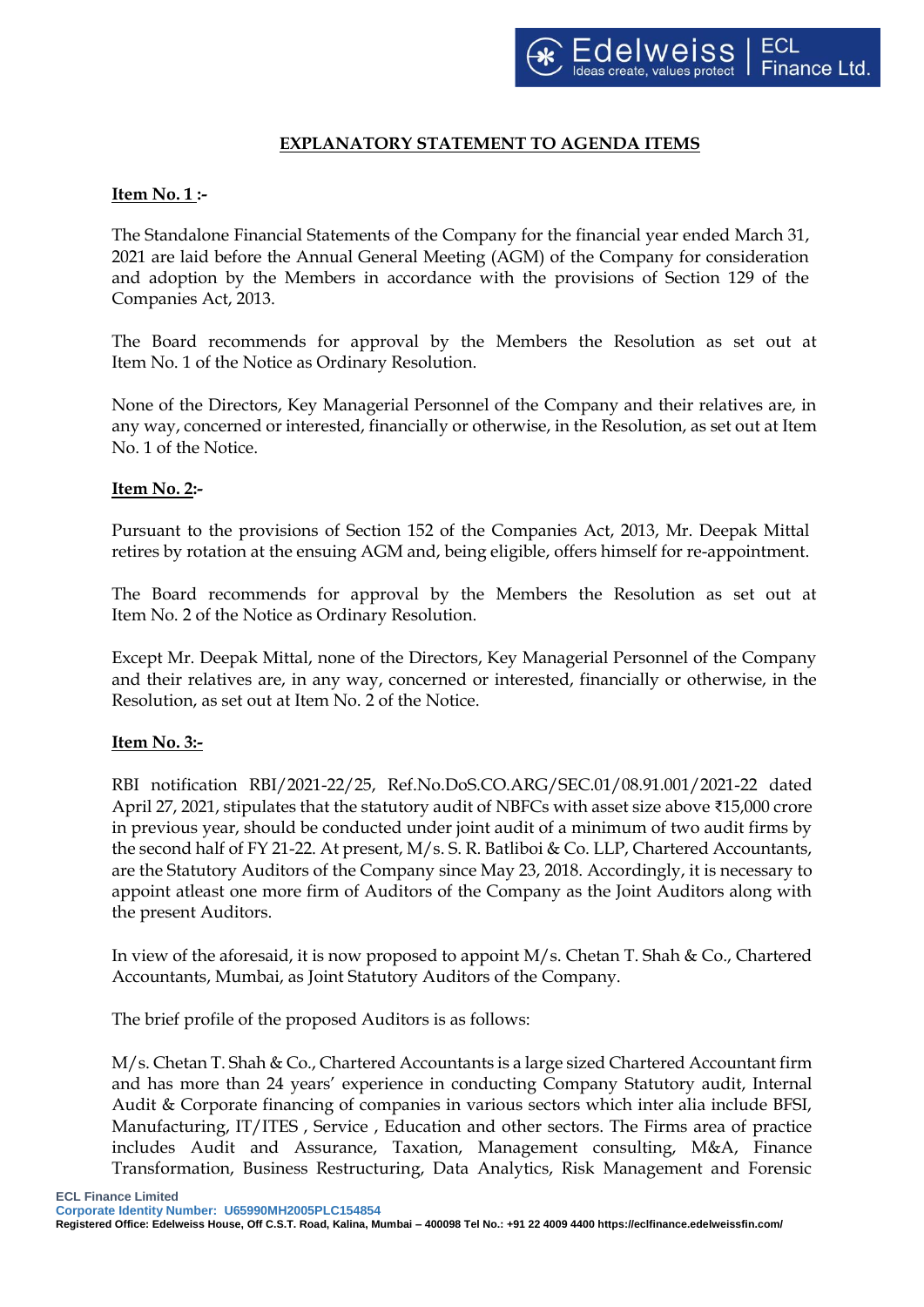Audit. Few of the clientele of the firm includes State Bank Of India (SBI), Bank of Baroda, Canara Bank, Axis Bank Ltd, Yes Bank Ltd, Kotak Mahindra Bank Ltd and IDBI Bank Ltd.

M/s. Chetan T. Shah & Co. (Firm Registration No.: 116652W) has provided their consent to act as the Joint Statutory Auditor of the Company along with the certificate that their appointment, if made, shall be in accordance with the conditions [as may be prescribed](https://mca.gov.in/content/mca/global/en/acts-rules/ebooks/acts.html?act=5961) under the Companies Act and the Rules made thereunder along with the confirmation that they satisfy the criteria as provided in [section 141](https://mca.gov.in/content/mca/global/en/acts-rules/ebooks/acts.html?act=5961) of the Companies Act 2013, intimating its eligibility to act as the Auditors of the Company, and the aforesaid RBI Circular.

On the recommendation of the Audit Committee, the Board approved the appointment of M/s. Chetan T. Shah & Co. as the Joint Statutory Auditors of the Company for a period of 3 (three) years from the conclusion of the ensuing Annual General Meeting of the Company to the conclusion of the 19th AGM of the Company.

The Board recommends for approval by the Members the Resolution as set out at Item No. 3 of the Notice as Ordinary Resolution.

None of the Directors, Key Managerial Personnel of the Company and their relatives are, in any way, concerned or interested, financially or otherwise, in the Resolution, as set out at Item No. 3 of the Notice.

# **Item No. 4:-**

The Members of the Company had at the Annual General Meeting held on October 15, 2020 by way of a Special Resolution, authorised the Board of Directors of the Company (which term includes any Committee of the Board to exercise its powers including the powers conferred by the Resolution) to issue Non-Convertible Debentures including subordinated Debentures qualifying as Tier-II debt in terms of the RBI Regulations ("Debentures"/"NCDs"), on a private placement basis up to an amount not exceeding Rs. 20,000 Crores (Rupees Twenty Thousand Crores only) in one or more tranches and the said approval will remain valid till September 30, 2021.

In order to meet its further growth requirements, the Company proposes to continue to issue and allot from time to time secured/ unsecured/ perpetual/ Tier-II subordinated Non-Convertible Debentures (NCDs) on a Private Placement Basis, in one or more tranches, to the eligible investors in accordance with the provisions of Sections 42 and 71 and all other applicable provisions, if any, of the Companies Act, 2013 as amended from time to time (the Act), the Companies (Prospectus and Allotment of Securities) Rules, 2014 as amended from time to time, the Companies (Share Capital and Debentures) Rules, 2014 as amended from time to time (the Rules), and pursuant to the provisions of the SEBI (Issue and Listing of Debt Securities) Regulations, 2008 as amended from time to time and other applicable SEBI Rules and Regulations, as amended from time to time and subject to the relevant provisions of the Reserve Bank of India (RBI) Directions, Rules and Regulations, up to an amount not exceeding Rs. 20,000 Crores (Rupees Twenty Thousand Crores only). The NCDs may be issued at par or at a premium and may be listed on the Stock Exchange(s), on such other terms and conditions as the Board or the Committee may determine. Towards that, the Company hereby seeks approval of the Members by way of a Special Resolution.

**ECL Finance Limited**

**Corporate Identity Number: U65990MH2005PLC154854**

**Registered Office: Edelweiss House, Off C.S.T. Road, Kalina, Mumbai – 400098 Tel No.: +91 22 4009 4400 https://eclfinance.edelweissfin.com/**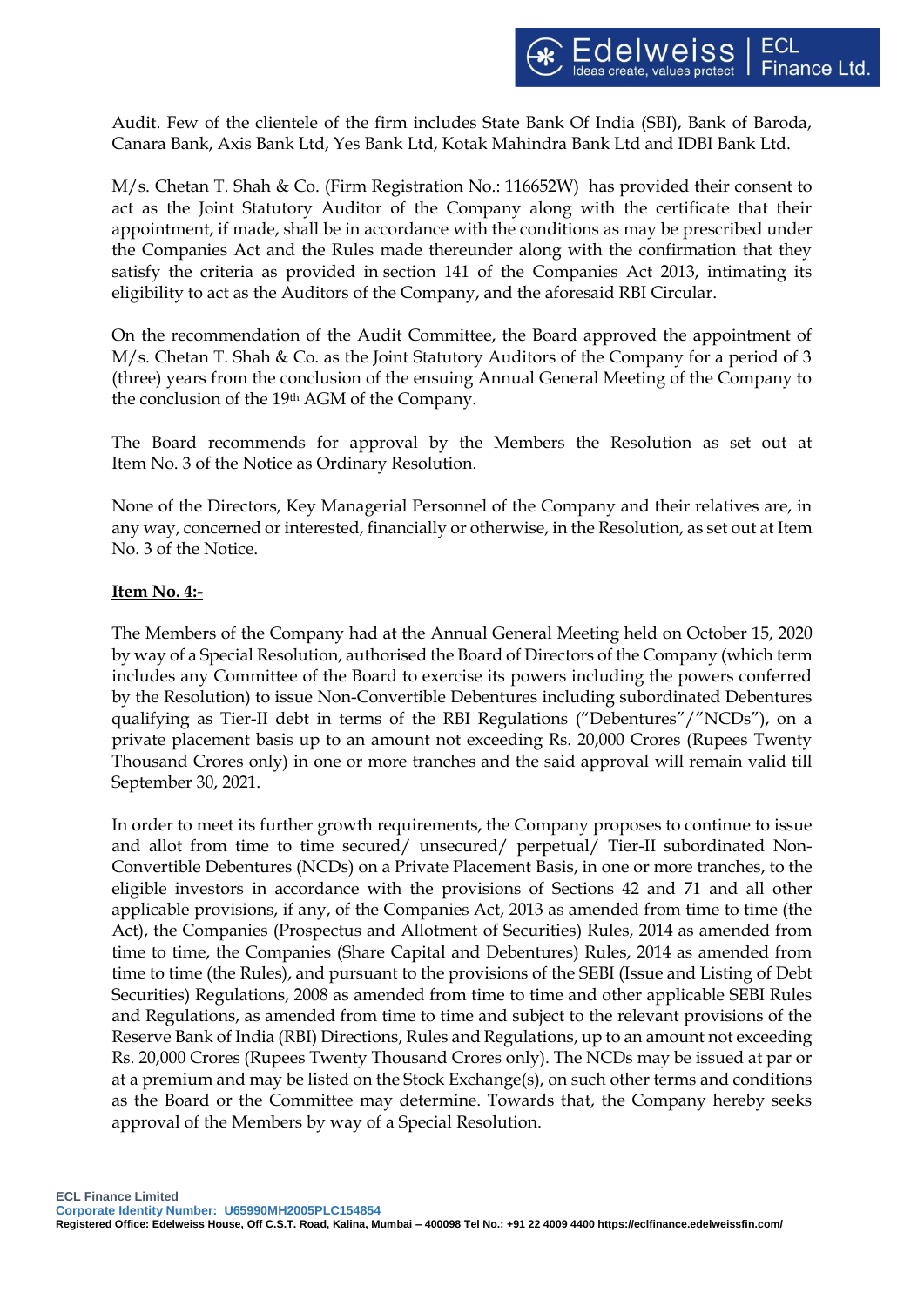Since, going forward, the Company proposes to obtain the said approval of the shareholders in every Annual General Meeting, the Company hereby proposes to obtain the approval of the members for issue of NCDs, for an amount of Rs. 20,000 crores on private placement basis. The said approval would be valid for a period of one year from October 1, 2021 to September 30, 2022. There is no change in limit to issue NCDs from the last approval of the shareholders accorded at the Annual General Meeting held on October 15, 2020.

The disclosures as required under Section 42 of the Companies Act, 2013 as amended from time to time (the Act) and Rule 14 of the Companies (Prospectus and Allotment of Securities) Rules, 2014 as amended from time to time (the Rules) are as under:

# **a) Particulars of offer including date of passing the Board Resolution:**

Resolution for issue of NCDs on a Private Placement Basis for a value not exceeding Rs. 20,000 Crores, in one or more tranches, had been passed by the Board at its meeting held on June 10, 2021. The Board shall determine specific terms and conditions of the offer at the time of issuance of respective series/ tranche of NCDs.

# **b) Kind of Securities offered and the price at which security is being offered:**

Issue Price of Non-Convertible Debentures (NCDs) shall be determined at the time of issue of respective series/ tranche of NCDs and each tranche may be issued at par or premium or discount depending upon the market scenario and various other factors impacting the price of non-convertible debentures in general.

# **c) Basis or justification for the price (including premium, if any) at which the offer or invitation is being made:**

Not Applicable.

# **d) Name and address of valuer who performed valuation:**

Not Applicable

# **e) Amount which the company intends to raise by way of such securities:**

Amount aggregating upto Rs. 20,000 Crores (Rupees Twenty Thousand Crores only) in one or more tranches.

# **f) Material terms of raising such securities, proposed time schedule, purpose or objects of offer, contribution being made by the promoters or Director either as part of offer or separately in furtherance of objects; principal terms of assets charged as securities:**

The Board or the Committee which the Board may have constituted or hereinafter constitute to exercise its powers including the powers conferred by this Resolution shall determine the terms and conditions of the offer at the time of issuance of respective series/tranche of NCDs.

The Special Resolution set out herein shall remain in force for the period of one year commencing from October 1, 2021 to September 30, 2022.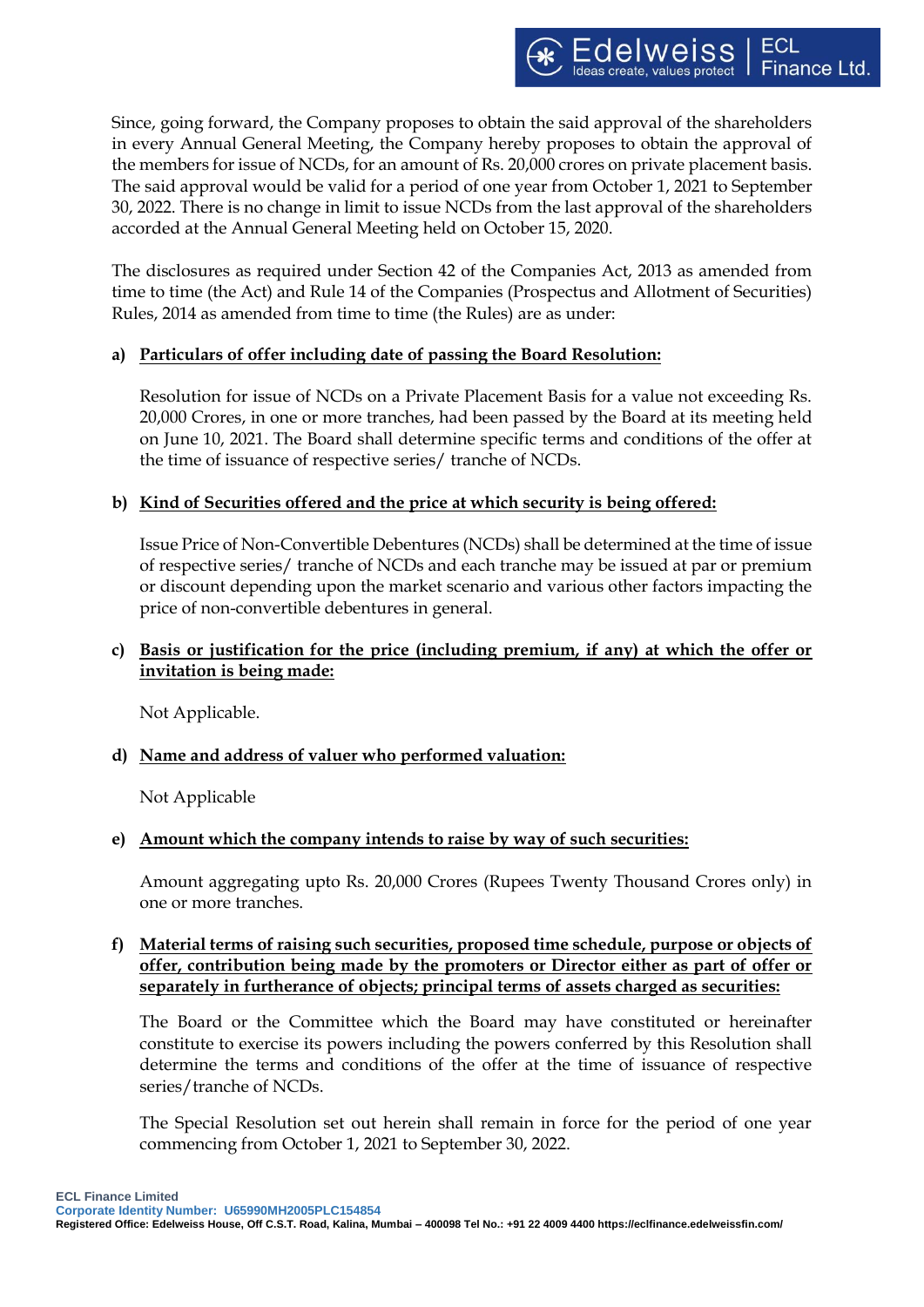The Board recommends the passing of the Special Resolution set out in item no. 3 of the Notice.

None of the Directors, Key Managerial Personnel of the Company and their relatives are, in any way, concerned or interested, financially or otherwise, in the resolutions, as set out at Item No. 3 of the Notice.

# **Item No. 5 & 6**

The Board at its meeting held on January 23, 2019, had appointed Mr. Deepak Mittal as Managing Director & CEO for a period of 5 years with effect from February 18, 2019, on the following terms and conditions:

- i) Salary Limit: Not exceeding Rs. 3 Crores per annum.
- ii) Bonus: Not exceeding Rs. 12 Crores per annum
- iii) Perquisites: Not exceeding Rs. 3 Crores per annum.

Thereafter, the Board at its meeting held on June 10, 2021, on the recommendation of Nomination and Remuneration Committee, appointed Mr. S. Ranganathan as Additional Director & Managing Director for a period of 3 years with effect from the date of RBI approval, on the following terms and conditions including remuneration:

- i. Salary Limit: Not exceeding Rs.3.25 Crores per annum.
- ii. Bonus: Not exceeding Rs 4 Crores per annum
- iii. Perquisites: In addition to the salary and the performance bonus, Mr. S. Ranganathan, shall also be entitled to the perquisites as per the Rules of the Company

Accordingly, it is now proposed to re-designate Mr. Deepak Mittal as Vice Chairman of the Board of Directors from the close of business hours on June 10, 2021 upto February 17, 2024 and appoint Mr. S. Ranganathan as Managing Director for a period of 3 years with effect from the date of RBI approval, in professional capacity, on the same terms and conditions as mentioned above. RBI, on July 26, 2021 has accorded its approval for the appointment of Mr. S. Ranganathan as Managing Director of the Company.

The aforesaid redesignation of Mr. Deepak Mittal as Vice Chairman of the Board of Directors and appointment of Mr. S. Ranganathan as Managing Director requires approval of the Members through a Special Resolution under Section 197 of the Companies Act, 2013, read with relevant Rules, and further read together with Schedule V to the Companies Act, 2013, as amended from time to time.

The aforesaid re-designation and appointment of Mr. Deepak Mittal and Mr. S. Ranganathan respectively has been recommended by the Nomination & Remuneration Committee and approved by the Board of Directors of the Company at its meeting held on June 10, 2021.

Details of Mr. Deepak Mittal and Mr. S. Ranganathan pursuant to Secretarial Standard on General Meetings (SS-2) and Schedule V to the Companies Act, 2013 are given below:

**Corporate Identity Number: U65990MH2005PLC154854**

**Registered Office: Edelweiss House, Off C.S.T. Road, Kalina, Mumbai – 400098 Tel No.: +91 22 4009 4400 https://eclfinance.edelweissfin.com/**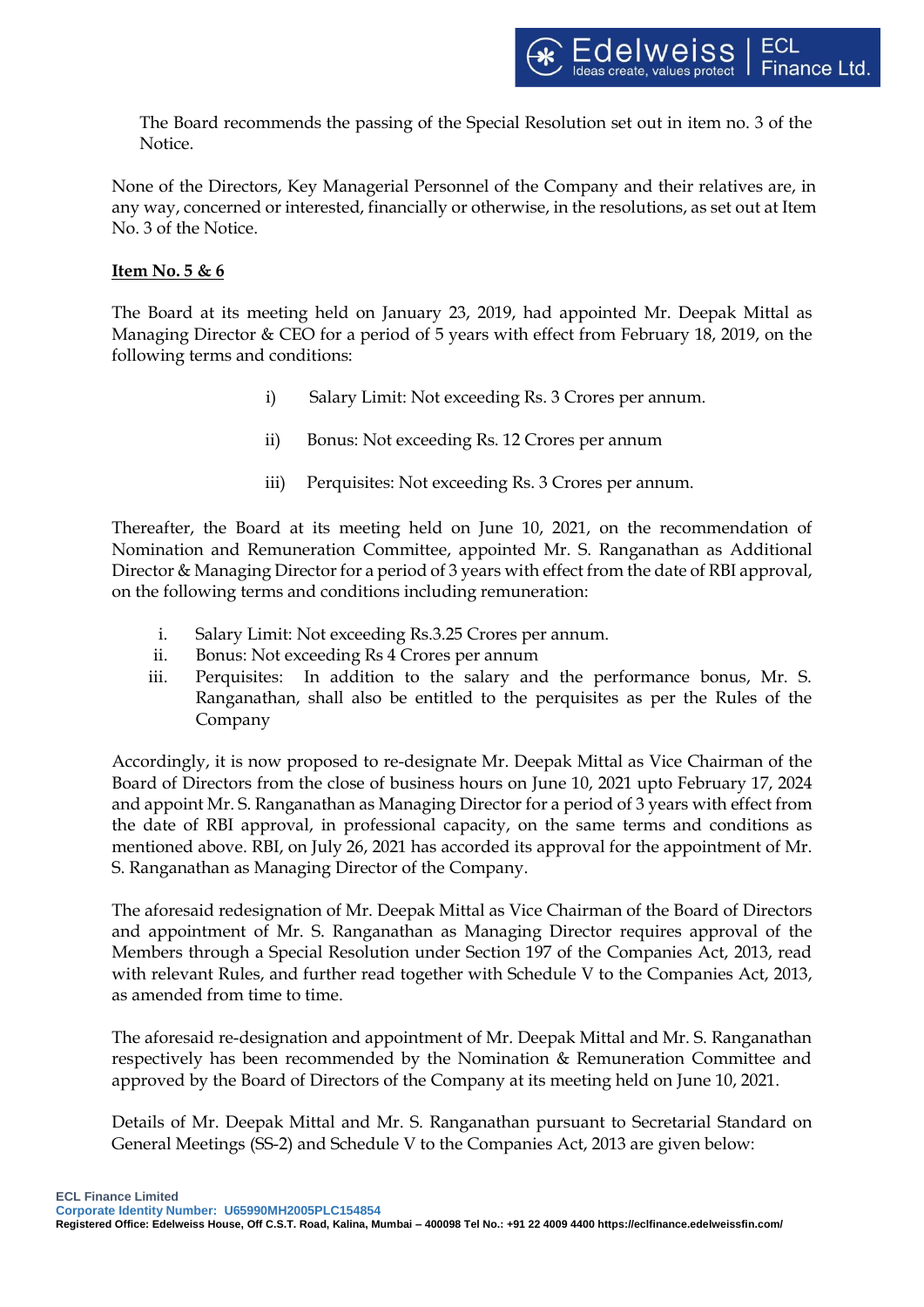### **I. General Information**

### **(a) Nature of Industry**

The Company was incorporated on July 18, 2005 as a Public Limited Company with primary objective for taking up financing and investment activities. ECL Finance Limited received its certificate of commencement of business on August 4, 2005. The Company is a systemically important non-deposit taking Non-Banking Financial Company (NBFC-ND-SI) registered with the Reserve Bank of India. The Company is inter alia engaged in the business of structured collateralized finance, real estate finance, loans against properties, small and medium enterprise loans, and construction finance. The Company is a subsidiary of Edelweiss Financial Services Limited.

The Company offers various financial products and services to individuals and corporates and designs the products to suit the requirements of the customers.

The Company is headquartered in Mumbai. As of March 31, 2021, the Company operates through a wide network of 43 branches spread across 17 states and 1 union territory, which enables us to service clients across locations.

### **(b) Date or expected date of commencement of commercial production**

Not Applicable

**(c) In case of new companies, expected date of commencement of activities as per project approved by financial institutions appearing in the prospectus.**

Not Applicable

(d) **Financial performance based on the given indicators.**

Performance of the Company for the period April 1, 2020 to March 31, 2021 is set out as under:

| Particulars               | Amount            |
|---------------------------|-------------------|
|                           | (Rs. in millions) |
| Total Income              | 20,120.44         |
| Total Expenditure         | 21,721.51         |
| (Loss)/Profit before tax  | (1,601.07)        |
| $(Loss)/Profit$ after tax | 22.35             |

#### **(e) Foreign Investments or collaborators, if any:**

ECL Finance Limited (ECLFL/the Company) entered into Securities Subscription Agreement and Shareholders Agreement with CDPQ Private Equity Asia Pte. Ltd. ("CDPQ"), in the month of March 2019, whereby CDPQ agreed to invest INR equivalent of US\$ 250,000,000 in the Company in various tranches. The Company received its first tranche investment of Rs. 1039.50 Crores (equivalent of US\$ 150,000,000) from CDPQ in May 2019.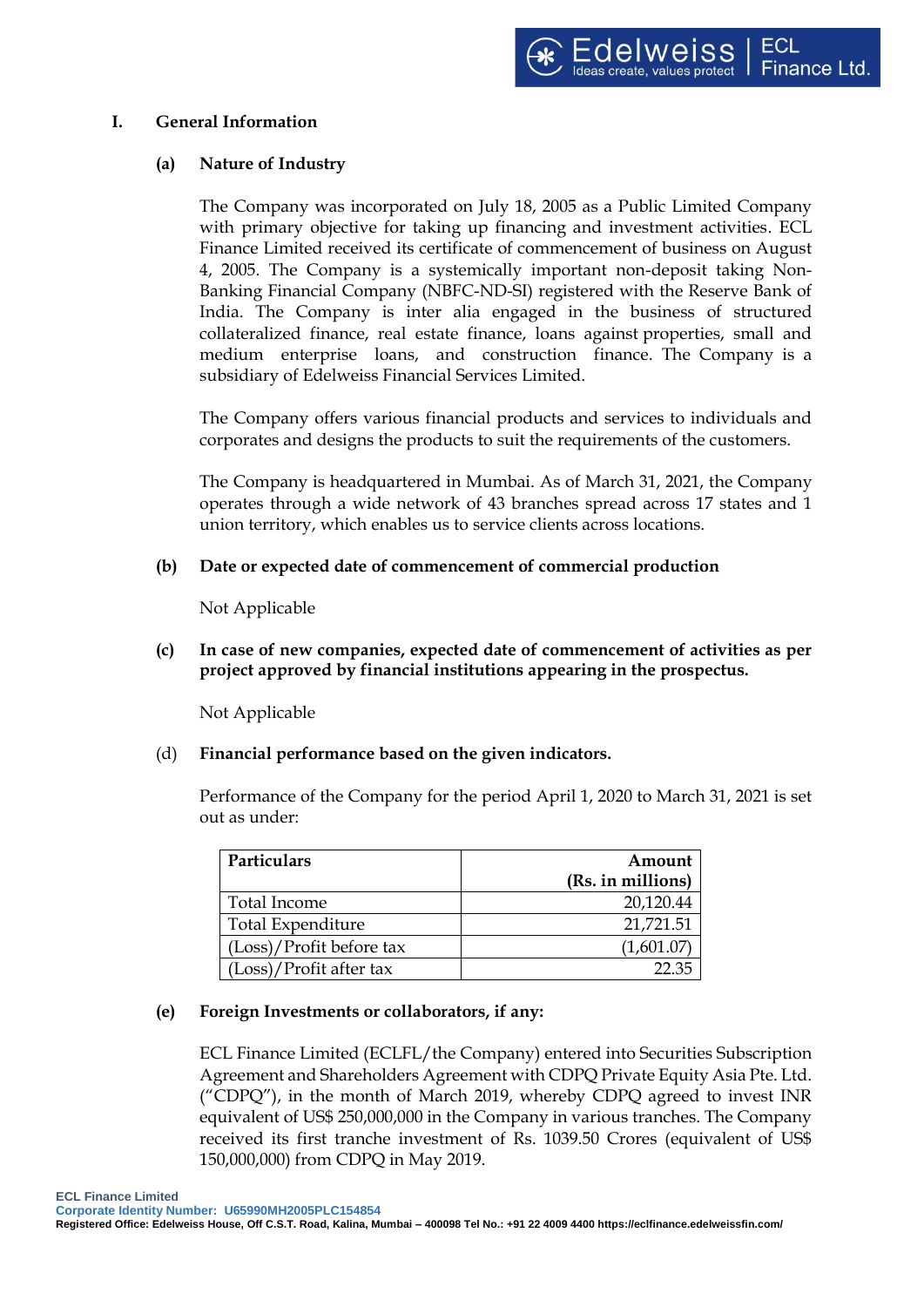# **II. Information about the appointee:**

#### **(a) Background details:**

Mr. Deepak Mittal has more than two decades of experience in financial services. He co-heads the Credit business of the Group. Mr. Deepak Mittal has played several key roles at Edelweiss, most recent being the CEO of Edelweiss Tokio Life Insurance, a joint venture between the Edelweiss and Tokio Marine Holdings of Japan. Started in 2011, Edelweiss Tokio is acknowledged as an innovative customer centric insurer and has been one of the fastest growing Insurance companies in India. Prior to leading the Life Insurance business, Mr. Deepak Mittal helped scale up the Capital Markets business at Edelweiss. He subsequently became the Chief Financial Officer, where he helped steer the firm through a successful Initial Public Offering in 2007. He also led the Group's new strategic initiatives and played a key role in the expansion of various Group businesses, including the acquisition and integration of Anagram stock broking. Mr. Deepak Mittal is a Chemical Engineer from IIT-BHU and an MBA from the IIM Ahmedabad.

Mr. S. Ranganathan has over 33 years of rich experience in driving Strategic planning and Financial management, encompassing Accounting, Taxation, Statutory compliances, Budgetary control, Fund raising and Investor relations. He started his career with The G L Hotels Limited and worked with various manufacturing and services companies before entering the Financial services in the Citigroup and Bank of America – Merrill Lynch as CFO. Since 2010, he has been at Edelweiss Financial Services Limited as President & CFO handling Finance and Planning function along with Risk, Resource raising, Taxation, Statutory Audits, ALM Management, MIS, Budgeting & Stakeholder Management. He has experience in dealing with ambiguous and complex situations at the workplace along with being a mentor and conflict resolver. Mr. S Ranganathan is a Chartered Accountant, Cost Accountant, Bachelor of General Law and a Company Secretary.

#### **(b) Past remuneration (in FY2021):**

Mr. Deepak Mittal: Rs. 1,17,73,447/- Mr. S Ranganathan**:** Rs. 1,01,77,407/-

# **(c) Recognition or awards:**

Mr. Deepak Mittal has played several key roles at Edelweiss, most recent being the CEO of Edelweiss Tokio Life Insurance, a joint venture between the Edelweiss and Tokio Marine Holdings of Japan. Started in 2011, Edelweiss Tokio is acknowledged as an innovative customer centric insurer and has been one of the fastest growing Insurance companies in India.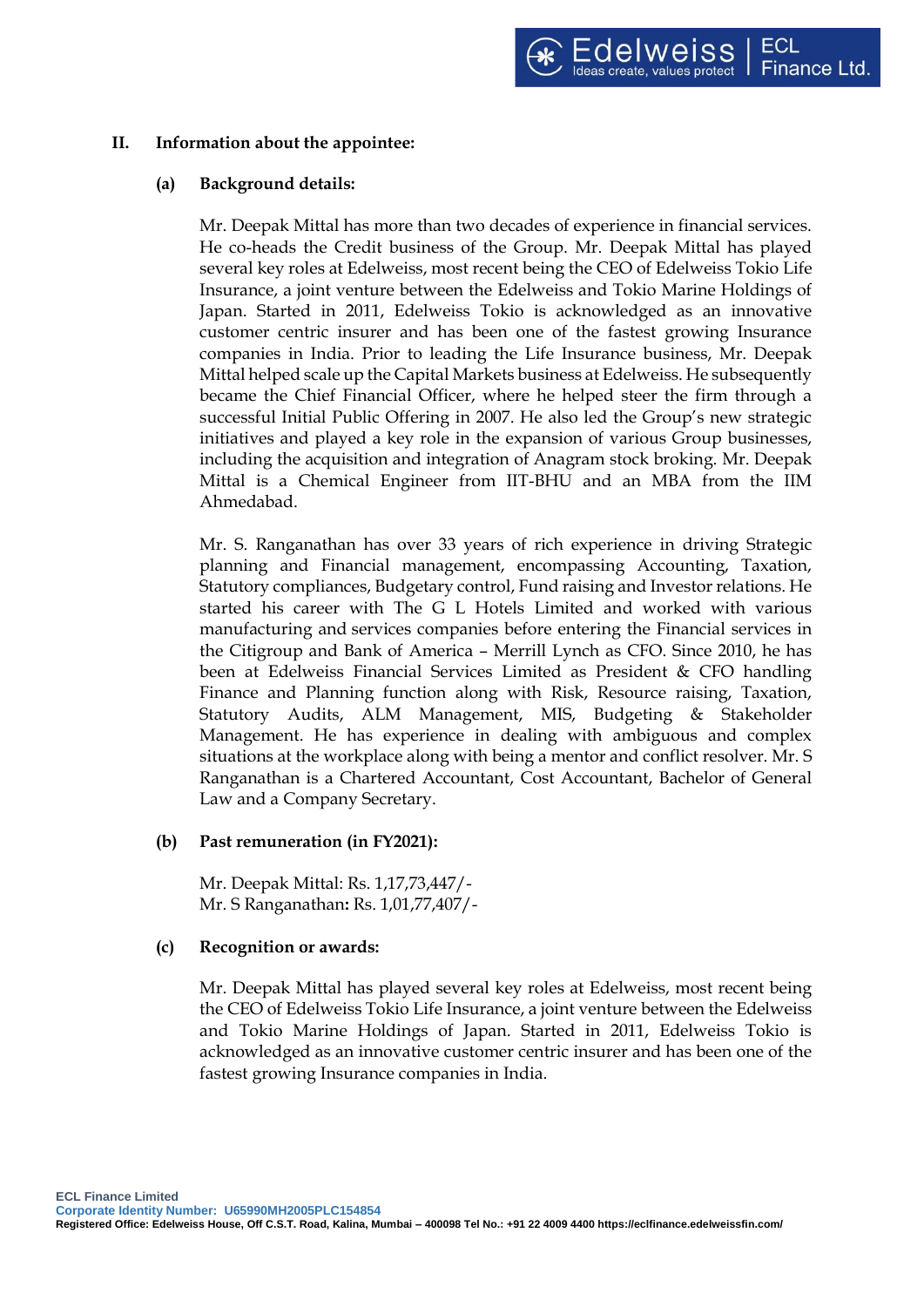# **(d) Job profile and his suitability:**

Mr. Deepak Mittal has more than two decades of experience in financial services. He co-heads the Credit business of the Group. Mr. Deepak Mittal has played several key roles at Edelweiss, most recent being the CEO of Edelweiss Tokio Life Insurance, a joint venture between the Edelweiss and Tokio Marine Holdings of Japan. Started in 2011, Edelweiss Tokio is acknowledged as an innovative customer centric insurer and has been one of the fastest growing Insurance companies in India.

Mr. S. Ranganathan has over 33 years of rich experience in driving Strategic planning and Financial management, encompassing Accounting, Taxation, Statutory compliances, Risk, ALM Management, MIS, Budgetary control, Fund raising and Investor relations. Before joining Edelweiss, he worked with Citigroup and Bank of America – Merrill Lynch in the financial service sector. He has experience in dealing with ambiguous and complex situations at the workplace along with being a mentor and conflict resolver.

- **(e) Remuneration proposed:** As provided in the resolution set out in the Notice.
- **(f) Comparative Remuneration profile with respect to industry, size of the Company, profile of the position and person (in case of expatriates the relevant details would be w.r.t. the country of Origin.)**

The remuneration being paid to Mr. Deepak Mittal and Mr. S. Ranganathan is in the line with industry standards in which the Company operates.

# **(g) Pecuniary relationship directly or indirectly with the Company, or relationship with the managerial personnel, if any;**

Except for his remuneration, extent of shareholding in the Holding Company and loan extended by the Company to his relatives/related parties, if any, Mr. Deepak Mittal and Mr. S. Ranganathan has no other pecuniary relationship directly or indirectly with the Company.

#### **III. Other Information:**

#### **(a) Reasons of loss or inadequate profits:**

Considering the challenges faced by the NBFC industry to source liabilities coupled with the challenges due to the pandemic, the possibility of its resurgence or a third wave may reverse recovery of macro-economy, domestically as well as globally. Further, any abnormal surge in oil prices or weak monsoon or further delay in revival of capex cycle can also inhibit growth. In view of the same, the Company may not be able to make adequate profits and accordingly this resolution is proposed to be passed as enabling resolution in case of loss or inadequacy of profits.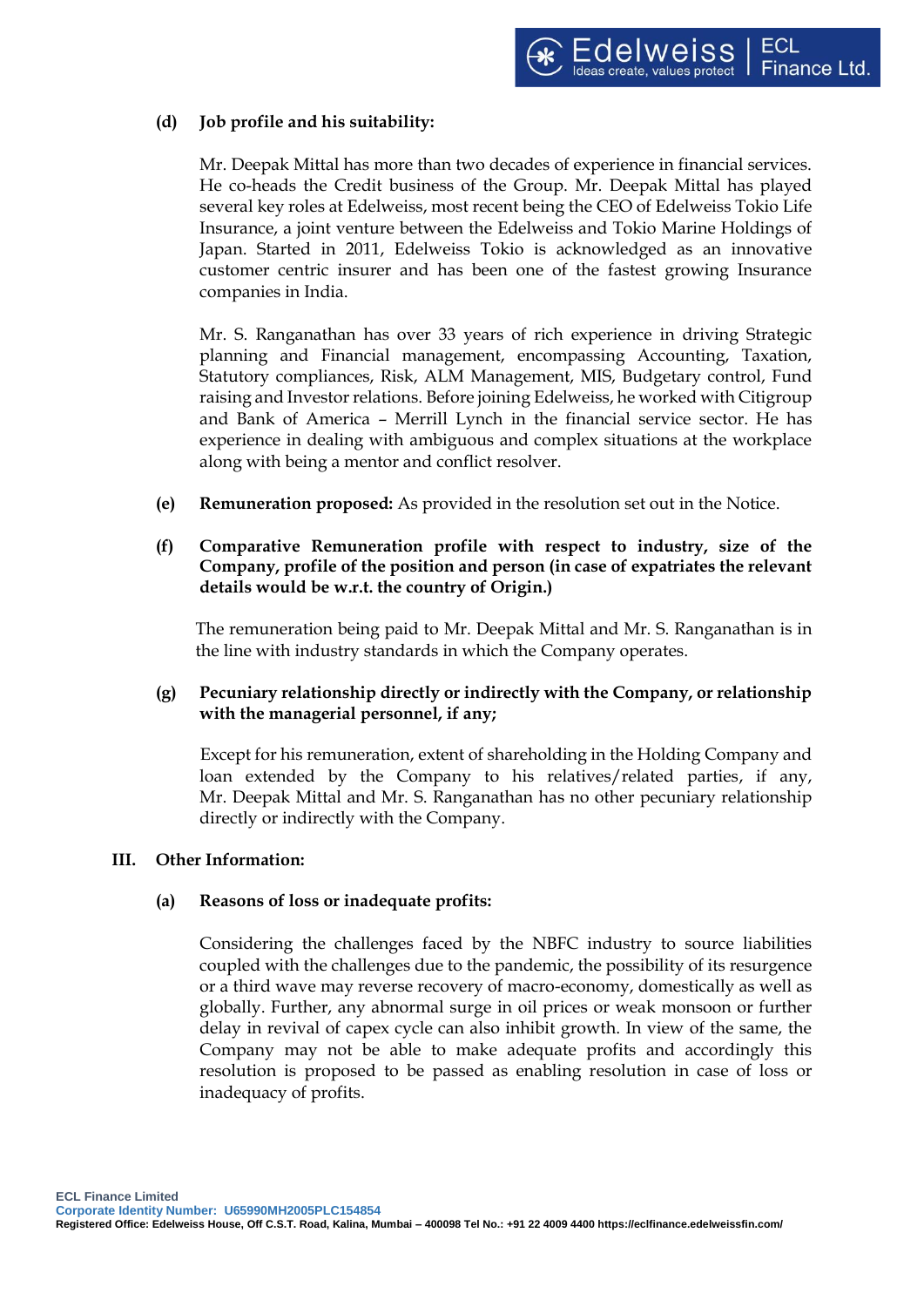## (b) **Steps taken or proposed to be taken for improvement:**

Considering the overall economic situation and the problems faced by the NBFCs especially due to COVID, the steps taken by the Government and the Reserve Bank of India (RBI) to ease liquidity, is expected to gradually improve the performance of the Company. Basis the same, the Company intends to take all possible steps to improve its performance.

# **(c) Expected increase in productivity and profits in measurable terms:**

The aforesaid challenges in the industry are expected to gradually improve, and accordingly the operations and the profits of the Company are expected to gradually improve.

Considering the experience and expertise of Mr. Deepak Mittal and Mr. S. Ranganathan, the Board recommends passing the Special Resolutions as set out in the Notice.

Except Mr. Deepak Mittal and Mr. S. Ranganathan, none of the Directors and Key Managerial Personnel of the Company and their relatives are in any way, concerned or interested, financially or otherwise, in the item of business as set out at Item No.  $5 \& 6$  of the Notice.

The Board recommends passing the Resolution set out in Item No. 5  $\&$  6 as a Special Resolution.

> **For and on behalf of the Board of Directors ECL Finance Limited**

**Sd/-**

**Kashmira Mathew Head – Governance & Compliance Membership No: 11833 Place:** Mumbai **Date:** September 2, 2021 **Registered Office: Edelweiss House, Off. C.S.T. Road, Kalina, Mumbai – 400 098 CIN: U65990MH2015PLC154854**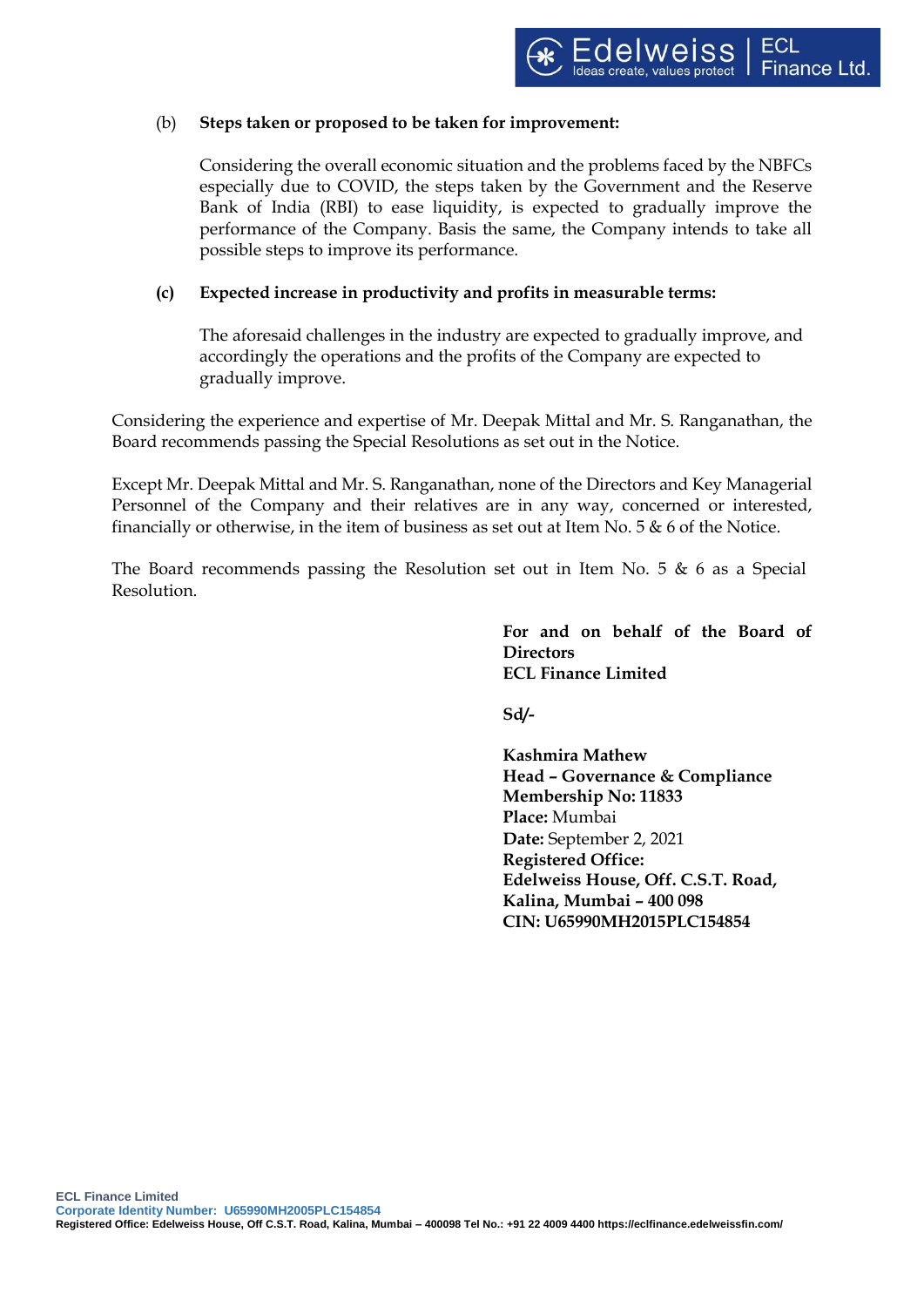# Details of Directors seeking appointment/ re-appointment at AGM of the Company pursuant to **Secretarial Standard on General Meetings (SS-2):**

| Particulars                                                                                                                                  | Mr. Deepak Mittal                                                                                                                                                                                                                                                                                                                                                                                                                                                                                                                                                                                                                                                                                                                                                                                                                                                                                                                                                                                                                                                                                  | Mr. S. Ranganathan                                                                                                                                                                                                                                                                                                                                                                                                                                                                                                                                                                                                                                                                                                                                                                                                                                                                                                                 |  |  |
|----------------------------------------------------------------------------------------------------------------------------------------------|----------------------------------------------------------------------------------------------------------------------------------------------------------------------------------------------------------------------------------------------------------------------------------------------------------------------------------------------------------------------------------------------------------------------------------------------------------------------------------------------------------------------------------------------------------------------------------------------------------------------------------------------------------------------------------------------------------------------------------------------------------------------------------------------------------------------------------------------------------------------------------------------------------------------------------------------------------------------------------------------------------------------------------------------------------------------------------------------------|------------------------------------------------------------------------------------------------------------------------------------------------------------------------------------------------------------------------------------------------------------------------------------------------------------------------------------------------------------------------------------------------------------------------------------------------------------------------------------------------------------------------------------------------------------------------------------------------------------------------------------------------------------------------------------------------------------------------------------------------------------------------------------------------------------------------------------------------------------------------------------------------------------------------------------|--|--|
| Age                                                                                                                                          | 47 years                                                                                                                                                                                                                                                                                                                                                                                                                                                                                                                                                                                                                                                                                                                                                                                                                                                                                                                                                                                                                                                                                           | 57 years                                                                                                                                                                                                                                                                                                                                                                                                                                                                                                                                                                                                                                                                                                                                                                                                                                                                                                                           |  |  |
| of<br>first<br>Date<br>appointment                                                                                                           | February 18, 2019                                                                                                                                                                                                                                                                                                                                                                                                                                                                                                                                                                                                                                                                                                                                                                                                                                                                                                                                                                                                                                                                                  | Board approved appointment in the<br>meeting held on June 10, 2021, with<br>effect from the date of RBI approval.                                                                                                                                                                                                                                                                                                                                                                                                                                                                                                                                                                                                                                                                                                                                                                                                                  |  |  |
| Experience<br>ın<br>functional area                                                                                                          | Mr. Mittal has more than two decades<br>of experience in financial services. He<br>heads the Credit business of the<br>Group. He has played several key roles<br>at Edelweiss, most recent being the<br>of Edelweiss<br>Tokio<br>CEO.<br>Life<br>Insurance, a joint venture between the<br><b>Edelweiss and Tokio Marine Holdings</b><br>of Japan. Started in 2011, Edelweiss<br>Tokio is<br>acknowledged<br>as<br>an<br>innovative customer centric insurer<br>and has been one of the fastest growing<br>Insurance companies in India. Prior to<br>leading the Life Insurance business,<br>Deepak helped scale up the Capital<br>Edelweiss<br>Markets<br>business<br>at<br>Financial Services Limited (EFSL). He<br>subsequently became<br>the<br>Chief<br>Financial Officer of EFSL, where he<br>helped steer the firm through a<br>successful Initial Public Offering in<br>2007. Deepak also led the Group's new<br>strategic initiatives and played a key<br>role in the expansion of various Group<br>businesses, including the acquisition<br>and integration of Anagram stock<br>broking. | Mr. S. Ranganathan has over 33 years<br>of rich experience in driving Strategic<br>planning and Financial management,<br>encompassing Accounting, Taxation,<br>Statutory compliances, Budgetary<br>control, Fund raising and Investor<br>relations. He started his career with<br>The G L Hotels Limited and worked<br>various<br>with<br>manufacturing<br>before<br>and services<br>companies<br>entering the Financial services in the<br>Citigroup and Bank of America -<br>Merrill Lynch as CFO. Since 2010, he<br>has been at Edelweiss Financial<br>Services Limited as President & CFO<br>handling<br>Finance<br>and Planning<br>function along with Risk, Resource<br>raising, Taxation, Statutory Audits,<br>ALM Management, MIS, Budgeting &<br>Stakeholder Management. He has<br>experience in dealing with ambiguous<br>and complex situations at the<br>workplace along with being a mentor<br>and conflict resolver. |  |  |
| Qualifications                                                                                                                               | Chemical Engineer from IIT-BHU and<br>MBA from IIM-Ahemdabad.                                                                                                                                                                                                                                                                                                                                                                                                                                                                                                                                                                                                                                                                                                                                                                                                                                                                                                                                                                                                                                      | Chartered<br>Accountant,<br>Cost<br>Accountant, Bachelor of General Law<br>and a Company Secretary.                                                                                                                                                                                                                                                                                                                                                                                                                                                                                                                                                                                                                                                                                                                                                                                                                                |  |  |
| Terms<br>and<br>conditions<br>of<br>Appointment/<br>Re-<br>appointment<br>Remuneration to be<br>paid<br>and<br>Remuneration<br>last<br>drawn | Director liable to retire by rotation.<br>Other terms and conditions covered in<br>the resolution and the explanatory<br>statement.<br>Remuneration mentioned in the Notice<br>and Explanatory Statement.                                                                                                                                                                                                                                                                                                                                                                                                                                                                                                                                                                                                                                                                                                                                                                                                                                                                                          | Director liable to retire by rotation.<br>Other terms and conditions covered in<br>the resolution and the explanatory<br>statement.                                                                                                                                                                                                                                                                                                                                                                                                                                                                                                                                                                                                                                                                                                                                                                                                |  |  |

**ECL Finance Limited**

**Corporate Identity Number: U65990MH2005PLC154854**

**Registered Office: Edelweiss House, Off C.S.T. Road, Kalina, Mumbai – 400098 Tel No.: +91 22 4009 4400 https://eclfinance.edelweissfin.com/**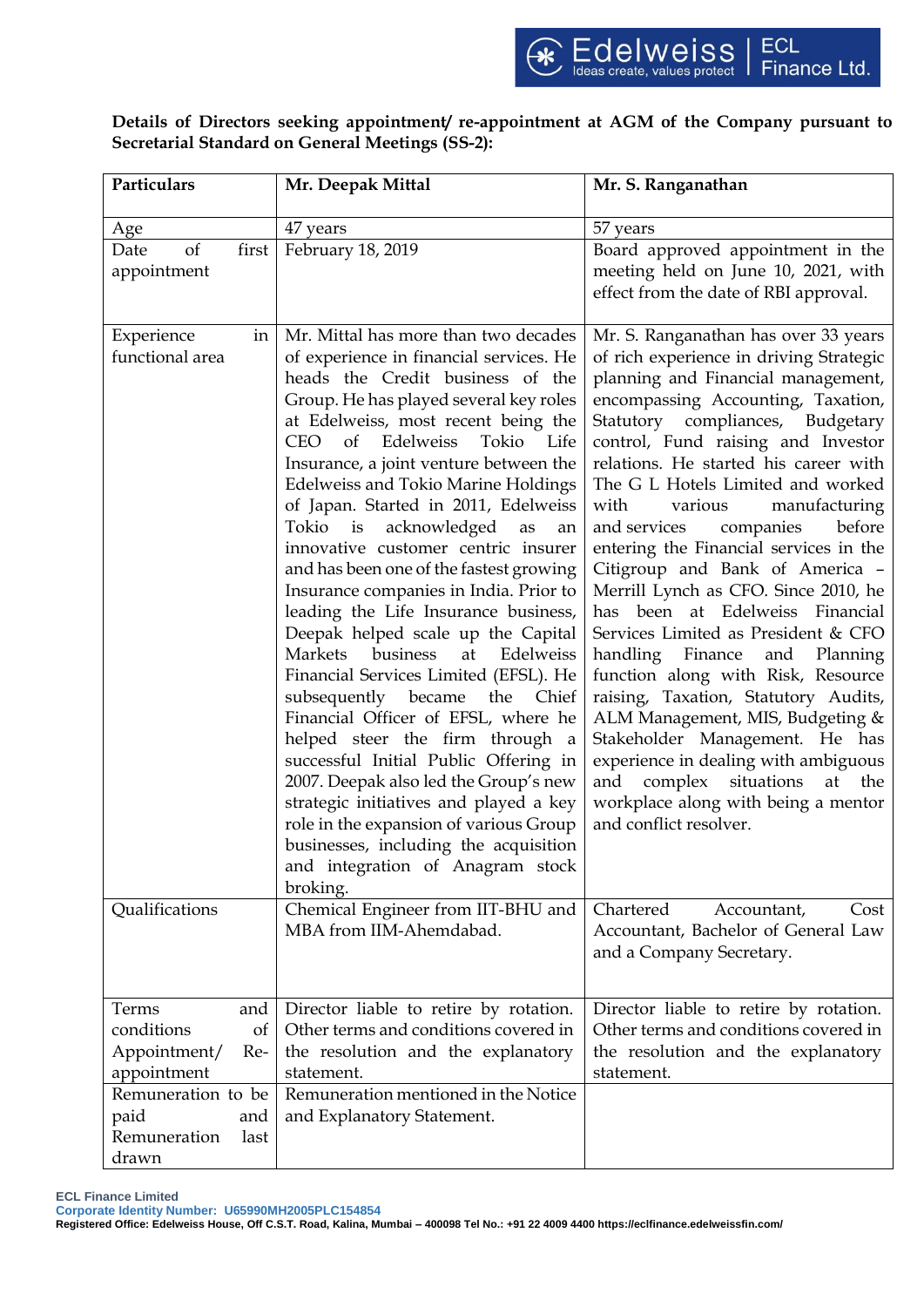| of<br>Board<br>No.<br>attended<br>Meetings<br>during the year                                | 6                                                                                                                                                                                                                                                  | N.A. for FY 2020-2021                                                                                                       |
|----------------------------------------------------------------------------------------------|----------------------------------------------------------------------------------------------------------------------------------------------------------------------------------------------------------------------------------------------------|-----------------------------------------------------------------------------------------------------------------------------|
| with<br>Relationship<br>other Directors and<br>Key<br>Managerial<br>Personnel                | <b>NIL</b>                                                                                                                                                                                                                                         | <b>NIL</b>                                                                                                                  |
| No of shares held in<br>the Company                                                          | <b>NIL</b>                                                                                                                                                                                                                                         | <b>NIL</b>                                                                                                                  |
| Directorship in<br>other companies                                                           | <b>Edelgive Foundation</b><br>Edelweiss Tokio Life Insurance<br>Company Limited<br><b>Edelweiss Housing Finance Limited</b>                                                                                                                        | <b>Edelweiss General Insurance</b><br>Company Limited<br><b>Edel Finance Company Limited</b>                                |
| Membership/<br>Chairmanship of<br><b>Committees of</b><br>other public limited<br>companies. | <b>Edelweiss Housing Finance Limited:</b><br>Audit Committee - Member<br>Nomination<br>and<br>Remuneration<br>Committee - Member<br>Responsibility<br>Corporate<br>Social<br>Committee - Member<br>Stakeholders Relationship Committee<br>- Member | <b>Edel Finance Company Limited:</b><br>Audit Committee - Member<br>Nomination<br>and<br>Remuneration<br>Committee - Member |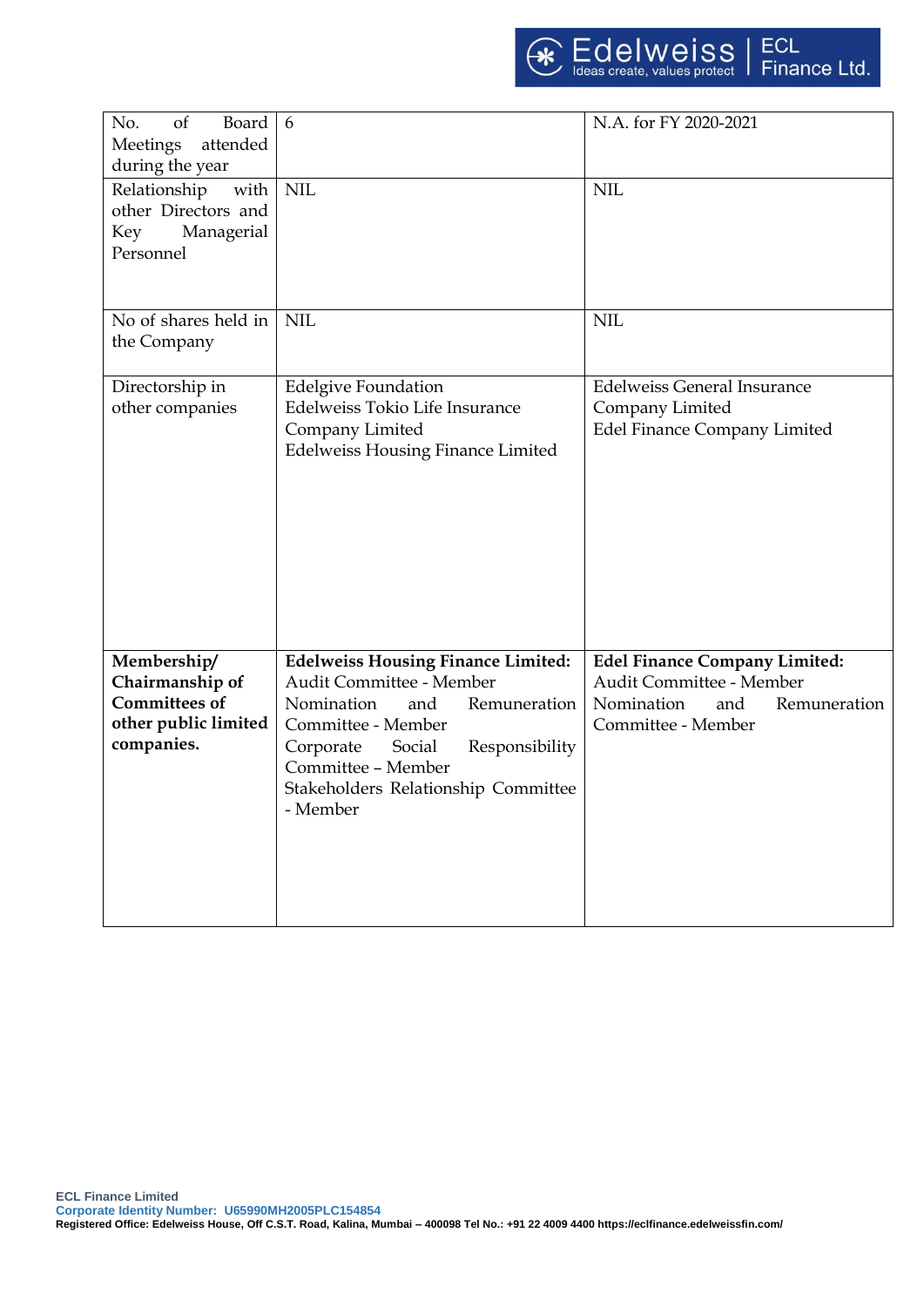

# **ATTENDANCE SLIP**

(To be handed over at the entrance of the meeting hall)

|  |  |                                                                                                                                                                                                                                                                                                                                                                                        | Full name of the Member attending (in block                                                                                                                                                                                                                     |  |
|--|--|----------------------------------------------------------------------------------------------------------------------------------------------------------------------------------------------------------------------------------------------------------------------------------------------------------------------------------------------------------------------------------------|-----------------------------------------------------------------------------------------------------------------------------------------------------------------------------------------------------------------------------------------------------------------|--|
|  |  | $letters): \begin{tabular}{ l l } \hline & \multicolumn{3}{ l }{0.00331} & \multicolumn{3}{ l }{0.0033} & \multicolumn{3}{ l }{0.0033} & \multicolumn{3}{ l }{0.0033} & \multicolumn{3}{ l }{0.0033} & \multicolumn{3}{ l }{0.0033} & \multicolumn{3}{ l }{0.0033} & \multicolumn{3}{ l }{0.0033} & \multicolumn{3}{ l }{0.0033} & \multicolumn{3}{ l }{0.0033} & \multicolumn{3}{ l $ |                                                                                                                                                                                                                                                                 |  |
|  |  |                                                                                                                                                                                                                                                                                                                                                                                        |                                                                                                                                                                                                                                                                 |  |
|  |  |                                                                                                                                                                                                                                                                                                                                                                                        |                                                                                                                                                                                                                                                                 |  |
|  |  |                                                                                                                                                                                                                                                                                                                                                                                        | (To be filled in, if the proxy form has been duly deposited with the Company)                                                                                                                                                                                   |  |
|  |  |                                                                                                                                                                                                                                                                                                                                                                                        | I hereby record my presence at the 16 <sup>th</sup> Annual General Meeting of the Company to<br>be held on Friday, September 24, 2021 at 3.00 p.m. at Registered Office of the<br>Company at Edelweiss House, Off C.S.T. Road, Kalina, Mumbai - 400 098, India. |  |
|  |  | No. of Shares held :                                                                                                                                                                                                                                                                                                                                                                   |                                                                                                                                                                                                                                                                 |  |
|  |  | $DP ID/Client ID No. : \_$                                                                                                                                                                                                                                                                                                                                                             |                                                                                                                                                                                                                                                                 |  |
|  |  |                                                                                                                                                                                                                                                                                                                                                                                        |                                                                                                                                                                                                                                                                 |  |
|  |  |                                                                                                                                                                                                                                                                                                                                                                                        |                                                                                                                                                                                                                                                                 |  |
|  |  | Only Member/Proxy holder can attend the Meeting.                                                                                                                                                                                                                                                                                                                                       |                                                                                                                                                                                                                                                                 |  |

 Member/Proxy holder should bring his/her copy of the Notice and/or Annual Report for reference at the Meeting.

Signed this \_\_\_\_\_\_day of \_\_\_\_\_\_\_\_\_\_\_\_\_, 2021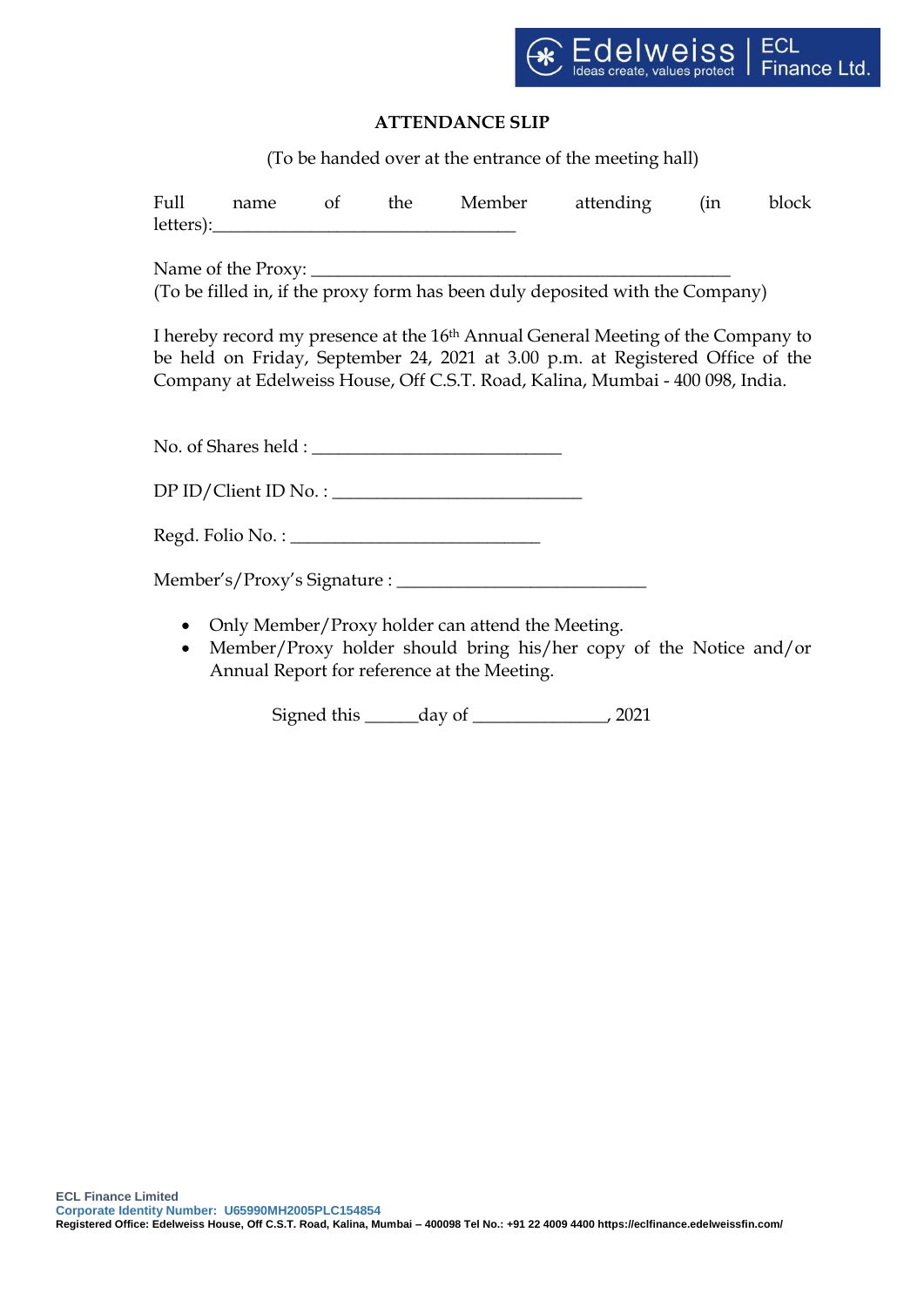

#### **ECL FINANCE LIMITED REGISTERED OFFICE: EDELWEISS HOUSE, OFF. C.S.T. ROAD, KALINA, MUMBAI – 400 098**

## **PROXY FORM**

| Registered Folio |  |  |                                                                                 |                                                                                          |  |
|------------------|--|--|---------------------------------------------------------------------------------|------------------------------------------------------------------------------------------|--|
|                  |  |  |                                                                                 | $\sim$ s/o, w/o, d/o $\sim$ residing at                                                  |  |
|                  |  |  |                                                                                 | being a Member(s) of the above                                                           |  |
|                  |  |  |                                                                                 | named Company hereby appoint Mr. / Ms. ____________________ residing at                  |  |
|                  |  |  |                                                                                 |                                                                                          |  |
|                  |  |  |                                                                                 |                                                                                          |  |
|                  |  |  |                                                                                 | at the Annual General Meeting of the Company to be held on Friday, September 24, 2021 at |  |
|                  |  |  | 3:00 pm at the registered office of the Company and at any adjournment thereof. |                                                                                          |  |
|                  |  |  |                                                                                 |                                                                                          |  |

Signed this \_\_\_\_\_\_day of \_\_\_\_\_\_\_\_\_, 2021



 Signature (Please sign across the Stamp)

Note: -This form in order to be valid should be duly stamped, completed and signed and must reach the Registered Office of the Company not less than 48 hours before the commencement of the Meeting.